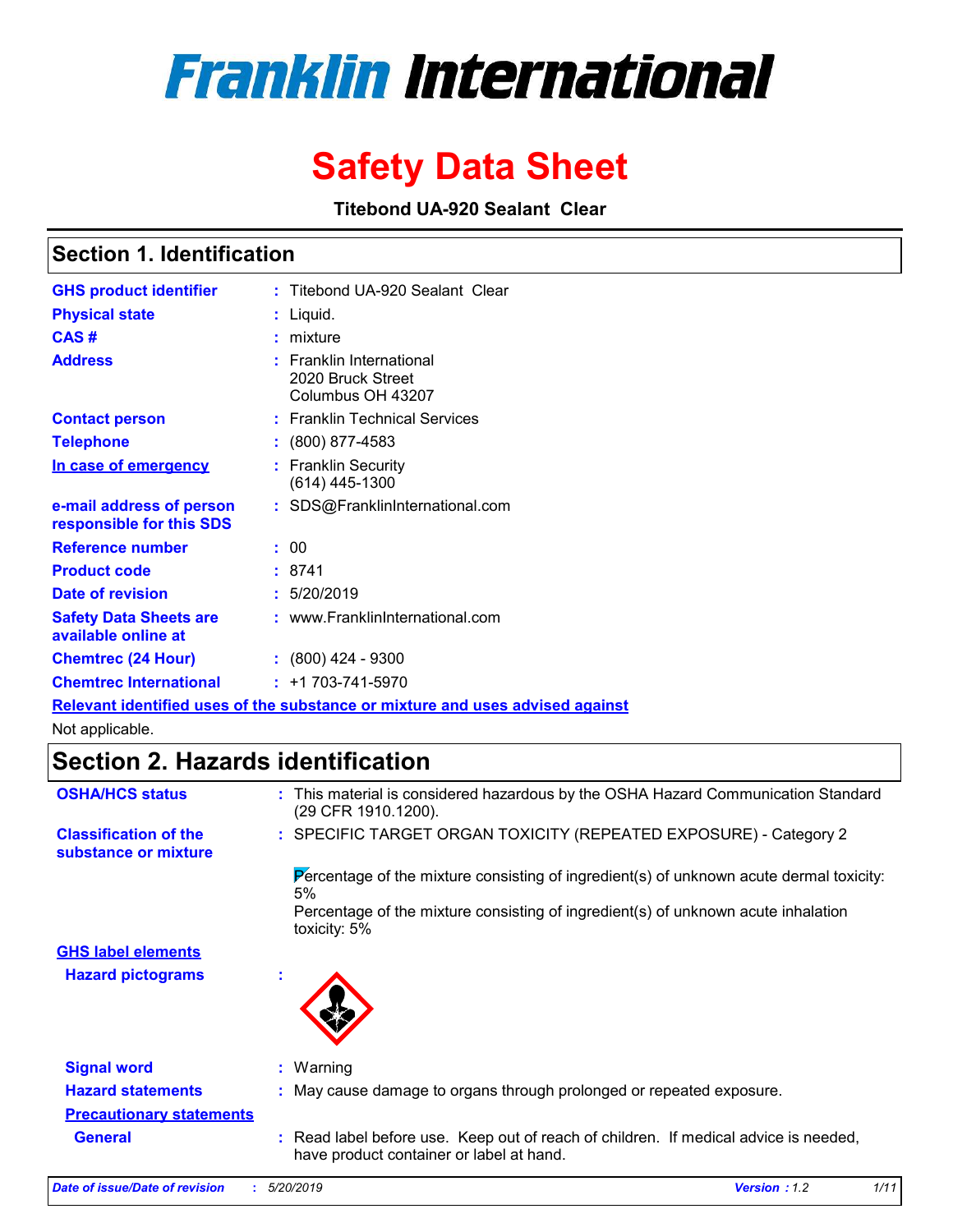### *Section 2. Hazards identification*

| <b>Prevention</b>                          | : Do not breathe vapor.                                                                                                |
|--------------------------------------------|------------------------------------------------------------------------------------------------------------------------|
| <b>Response</b>                            | : Get medical attention if you feel unwell.                                                                            |
| <b>Storage</b>                             | : Not applicable.                                                                                                      |
| <b>Disposal</b>                            | : Dispose of contents and container in accordance with all local, regional, national and<br>international regulations. |
| <b>Supplemental label</b><br>elements      | : Avoid contact with skin and clothing. Wash thoroughly after handling.                                                |
| <b>Hazards not otherwise</b><br>classified | : Prolonged or repeated contact may dry skin and cause irritation.                                                     |

### *Section 3. Composition/information on ingredients*

| <b>Substance/mixture</b><br>Mixture |               |                   |
|-------------------------------------|---------------|-------------------|
| Ingredient name                     | $\frac{9}{6}$ | <b>CAS number</b> |
| <b>E</b> thanediol                  | ≲3            | $107 - 21 - 1$    |

Any concentration shown as a range is to protect confidentiality or is due to batch variation.

*There are no additional ingredients present which, within the current knowledge of the supplier and in the concentrations applicable, are classified as hazardous to health or the environment and hence require reporting in this section.*

*Occupational exposure limits, if available, are listed in Section 8.*

### *Section 4. First aid measures*

#### *Description of necessary first aid measures*

| <b>Eye contact</b>                                        | : Immediately flush eyes with plenty of water, occasionally lifting the upper and lower<br>eyelids. Check for and remove any contact lenses. Continue to rinse for at least 10<br>minutes. Get medical attention.                                                                                                                                                                                                                                                                                                                                                                                                                                                                                                                                                                                                 |
|-----------------------------------------------------------|-------------------------------------------------------------------------------------------------------------------------------------------------------------------------------------------------------------------------------------------------------------------------------------------------------------------------------------------------------------------------------------------------------------------------------------------------------------------------------------------------------------------------------------------------------------------------------------------------------------------------------------------------------------------------------------------------------------------------------------------------------------------------------------------------------------------|
| <b>Inhalation</b>                                         | : Remove victim to fresh air and keep at rest in a position comfortable for breathing. If<br>not breathing, if breathing is irregular or if respiratory arrest occurs, provide artificial<br>respiration or oxygen by trained personnel. It may be dangerous to the person providing<br>aid to give mouth-to-mouth resuscitation. Get medical attention following exposure or if<br>feeling unwell. If unconscious, place in recovery position and get medical attention<br>immediately. Maintain an open airway. Loosen tight clothing such as a collar, tie, belt<br>or waistband.                                                                                                                                                                                                                              |
| <b>Skin contact</b>                                       | : Wash skin thoroughly with soap and water or use recognized skin cleanser. Remove<br>contaminated clothing and shoes. Continue to rinse for at least 10 minutes. Get<br>medical attention following exposure or if feeling unwell. Wash clothing before reuse.<br>Clean shoes thoroughly before reuse.                                                                                                                                                                                                                                                                                                                                                                                                                                                                                                           |
| <b>Ingestion</b>                                          | : Wash out mouth with water. Remove dentures if any. Remove victim to fresh air and<br>keep at rest in a position comfortable for breathing. If material has been swallowed and<br>the exposed person is conscious, give small quantities of water to drink. Stop if the<br>exposed person feels sick as vomiting may be dangerous. Do not induce vomiting<br>unless directed to do so by medical personnel. If vomiting occurs, the head should be<br>kept low so that vomit does not enter the lungs. Get medical attention following<br>exposure or if feeling unwell. Never give anything by mouth to an unconscious person.<br>If unconscious, place in recovery position and get medical attention immediately.<br>Maintain an open airway. Loosen tight clothing such as a collar, tie, belt or waistband. |
| <b>Most important symptoms/effects, acute and delayed</b> |                                                                                                                                                                                                                                                                                                                                                                                                                                                                                                                                                                                                                                                                                                                                                                                                                   |
| <b>Potential acute health effects</b>                     |                                                                                                                                                                                                                                                                                                                                                                                                                                                                                                                                                                                                                                                                                                                                                                                                                   |
| <b>Eye contact</b>                                        | : This product may irritate eyes upon contact.                                                                                                                                                                                                                                                                                                                                                                                                                                                                                                                                                                                                                                                                                                                                                                    |
| <b>Inhalation</b>                                         | : No known significant effects or critical hazards.                                                                                                                                                                                                                                                                                                                                                                                                                                                                                                                                                                                                                                                                                                                                                               |
| <b>Skin contact</b>                                       | : Defatting to the skin. May cause skin dryness and irritation.                                                                                                                                                                                                                                                                                                                                                                                                                                                                                                                                                                                                                                                                                                                                                   |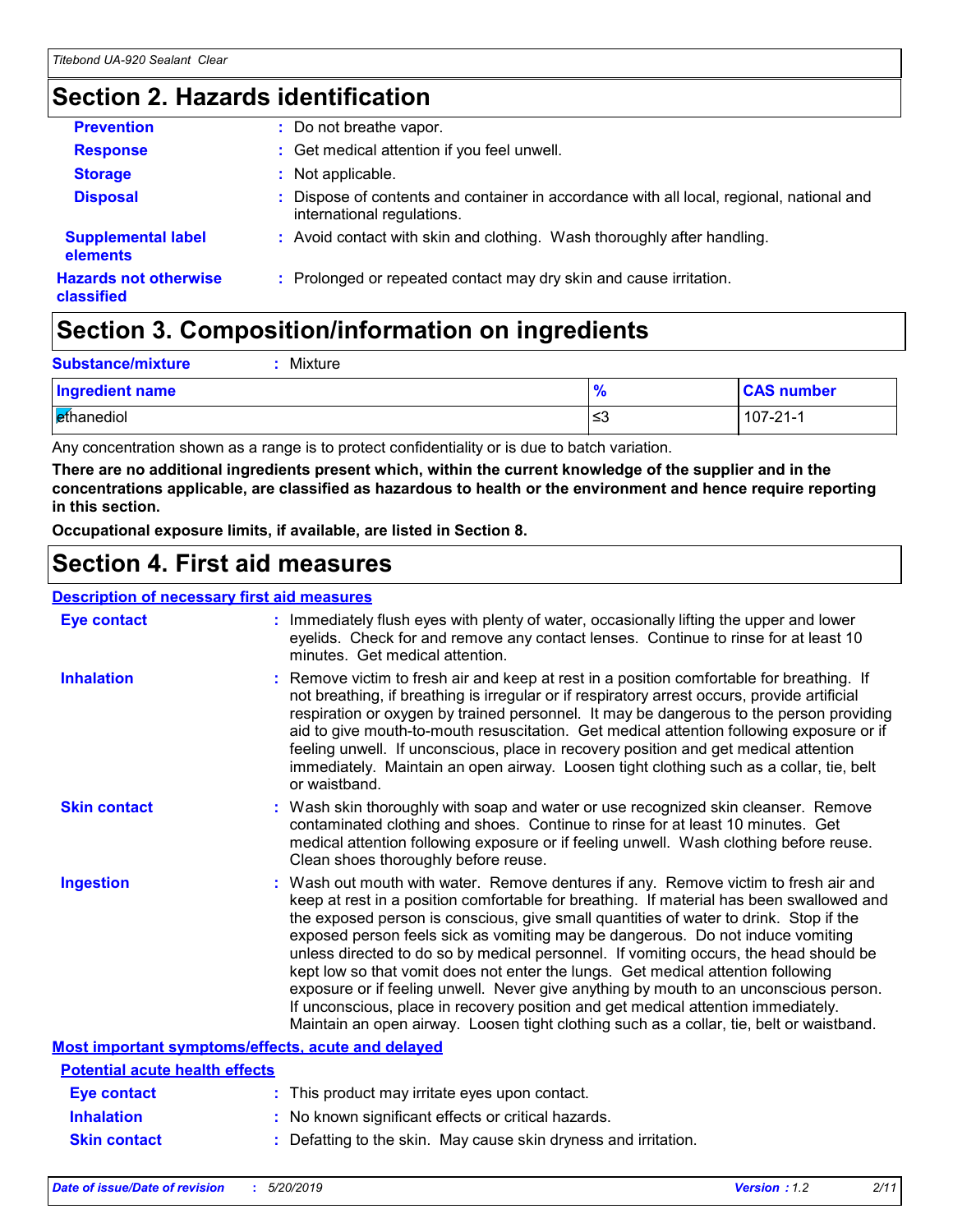### *Section 4. First aid measures*

| <b>Ingestion</b>                                                                            | : No known significant effects or critical hazards.                                                                                                                           |  |
|---------------------------------------------------------------------------------------------|-------------------------------------------------------------------------------------------------------------------------------------------------------------------------------|--|
| <b>Over-exposure signs/symptoms</b>                                                         |                                                                                                                                                                               |  |
| <b>Eye contact</b>                                                                          | : No specific data.                                                                                                                                                           |  |
| <b>Inhalation</b>                                                                           | : No specific data.                                                                                                                                                           |  |
| <b>Skin contact</b>                                                                         | : Adverse symptoms may include the following:<br>irritation<br>dryness<br>cracking                                                                                            |  |
| <b>Ingestion</b>                                                                            | : No specific data.                                                                                                                                                           |  |
| <u>Indication of immediate medical attention and special treatment needed, if necessary</u> |                                                                                                                                                                               |  |
| <b>Notes to physician</b>                                                                   | : Treat symptomatically. Contact poison treatment specialist immediately if large<br>quantities have been ingested or inhaled.                                                |  |
| <b>Specific treatments</b>                                                                  | : No specific treatment.                                                                                                                                                      |  |
| <b>Protection of first-aiders</b>                                                           | : No action shall be taken involving any personal risk or without suitable training. It may<br>be dangerous to the person providing aid to give mouth-to-mouth resuscitation. |  |

#### *See toxicological information (Section 11)*

### *Section 5. Fire-fighting measures*

| <b>Extinguishing media</b>                               |                                                                                                                                                                                                     |
|----------------------------------------------------------|-----------------------------------------------------------------------------------------------------------------------------------------------------------------------------------------------------|
| <b>Suitable extinguishing</b><br>media                   | : Use an extinguishing agent suitable for the surrounding fire.                                                                                                                                     |
| <b>Unsuitable extinguishing</b><br>media                 | : None known.                                                                                                                                                                                       |
| <b>Specific hazards arising</b><br>from the chemical     | : In a fire or if heated, a pressure increase will occur and the container may burst.                                                                                                               |
| <b>Hazardous thermal</b><br>decomposition products       | Decomposition products may include the following materials:<br>carbon dioxide<br>carbon monoxide                                                                                                    |
| <b>Special protective actions</b><br>for fire-fighters   | : Promptly isolate the scene by removing all persons from the vicinity of the incident if<br>there is a fire. No action shall be taken involving any personal risk or without suitable<br>training. |
| <b>Special protective</b><br>equipment for fire-fighters | Fire-fighters should wear appropriate protective equipment and self-contained breathing<br>apparatus (SCBA) with a full face-piece operated in positive pressure mode.                              |

### *Section 6. Accidental release measures*

| Personal precautions, protective equipment and emergency procedures |  |                                                                                                                                                                                                                                                                                                                                                                                                                  |
|---------------------------------------------------------------------|--|------------------------------------------------------------------------------------------------------------------------------------------------------------------------------------------------------------------------------------------------------------------------------------------------------------------------------------------------------------------------------------------------------------------|
| For non-emergency<br>personnel                                      |  | : No action shall be taken involving any personal risk or without suitable training.<br>Evacuate surrounding areas. Keep unnecessary and unprotected personnel from<br>entering. Do not touch or walk through spilled material. Avoid breathing vapor or mist.<br>Provide adequate ventilation. Wear appropriate respirator when ventilation is<br>inadequate. Put on appropriate personal protective equipment. |
| For emergency responders :                                          |  | If specialized clothing is required to deal with the spillage, take note of any information in<br>Section 8 on suitable and unsuitable materials. See also the information in "For non-<br>emergency personnel".                                                                                                                                                                                                 |
| <b>Environmental precautions</b>                                    |  | : Avoid dispersal of spilled material and runoff and contact with soil, waterways, drains<br>and sewers. Inform the relevant authorities if the product has caused environmental<br>pollution (sewers, waterways, soil or air).                                                                                                                                                                                  |
| <b>Methods and materials for containment and cleaning up</b>        |  |                                                                                                                                                                                                                                                                                                                                                                                                                  |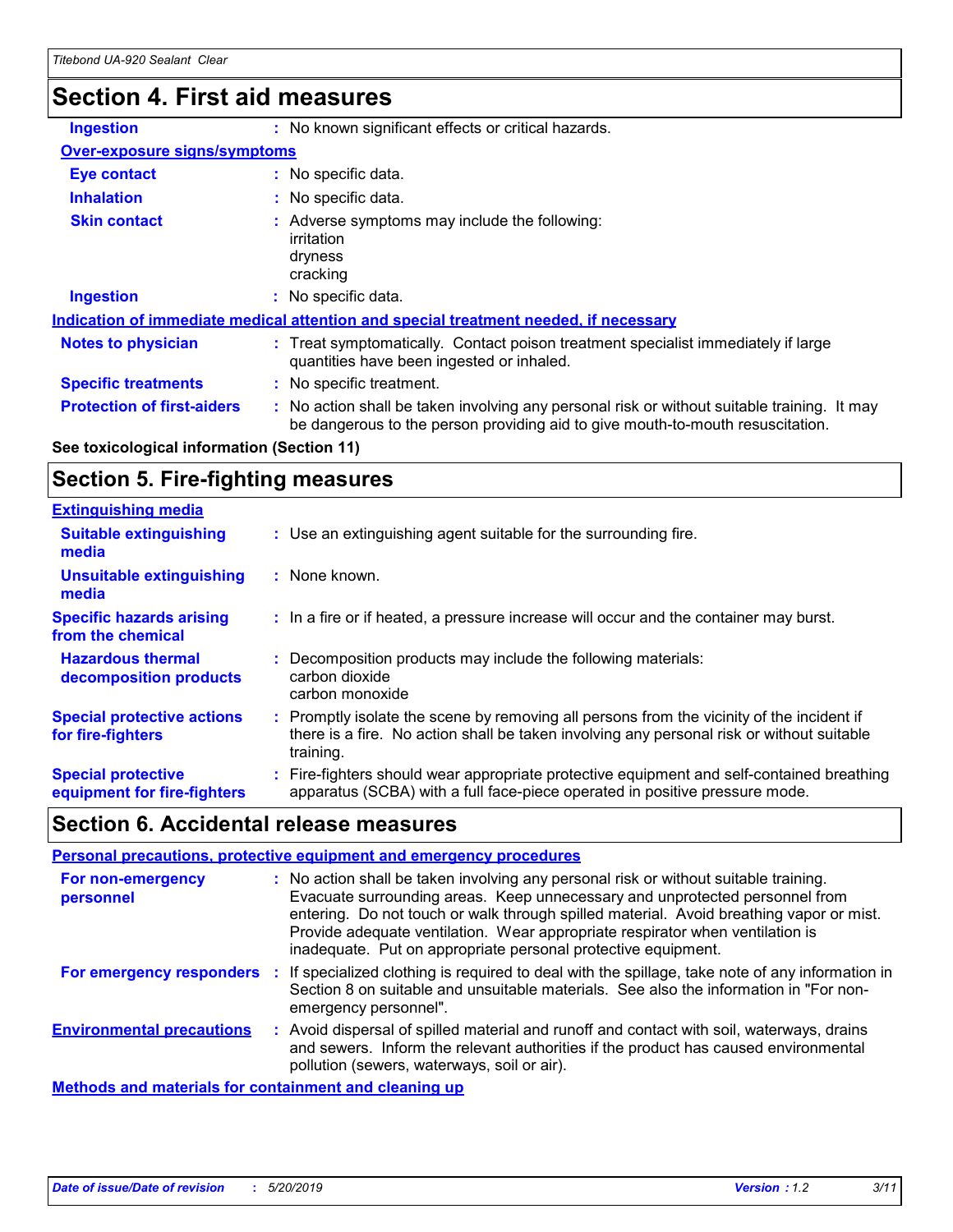#### *Section 6. Accidental release measures*

| <b>Small spill</b> | : Stop leak if without risk. Move containers from spill area. Dilute with water and mop up<br>if water-soluble. Alternatively, or if water-insoluble, absorb with an inert dry material and<br>place in an appropriate waste disposal container. Dispose of via a licensed waste<br>disposal contractor.                                                                                                                                                                                                                                                                                                                                                                                                     |
|--------------------|--------------------------------------------------------------------------------------------------------------------------------------------------------------------------------------------------------------------------------------------------------------------------------------------------------------------------------------------------------------------------------------------------------------------------------------------------------------------------------------------------------------------------------------------------------------------------------------------------------------------------------------------------------------------------------------------------------------|
| Large spill        | : Stop leak if without risk. Move containers from spill area. Approach release from<br>upwind. Prevent entry into sewers, water courses, basements or confined areas. Wash<br>spillages into an effluent treatment plant or proceed as follows. Contain and collect<br>spillage with non-combustible, absorbent material e.g. sand, earth, vermiculite or<br>diatomaceous earth and place in container for disposal according to local regulations<br>(see Section 13). Dispose of via a licensed waste disposal contractor. Contaminated<br>absorbent material may pose the same hazard as the spilled product. Note: see<br>Section 1 for emergency contact information and Section 13 for waste disposal. |

### *Section 7. Handling and storage*

#### *Advice on general occupational hygiene Conditions for safe storage, including any incompatibilities* Eating, drinking and smoking should be prohibited in areas where this material is *:* handled, stored and processed. Workers should wash hands and face before eating, drinking and smoking. Remove contaminated clothing and protective equipment before entering eating areas. See also Section 8 for additional information on hygiene measures. Store between the following temperatures: 10 to 32.222°C (50 to 90°F). Store in *:* accordance with local regulations. Store in original container protected from direct sunlight in a dry, cool and well-ventilated area, away from incompatible materials (see Section 10) and food and drink. Keep container tightly closed and sealed until ready for use. Containers that have been opened must be carefully resealed and kept upright to prevent leakage. Do not store in unlabeled containers. Use appropriate containment to avoid environmental contamination. See Section 10 for incompatible materials before handling or use. **Protective measures** : Put on appropriate personal protective equipment (see Section 8). Do not breathe intervals vapor or mist. Do not ingest. Avoid contact with eyes, skin and clothing. Keep in the original container or an approved alternative made from a compatible material, kept tightly closed when not in use. Empty containers retain product residue and can be hazardous. Do not reuse container. *Precautions for safe handling*

### *Section 8. Exposure controls/personal protection*

#### *Control parameters*

#### *Occupational exposure limits*

| <b>Ingredient name</b>                     | <b>Exposure limits</b>                                                                                                                                                                                                                                                                                                          |
|--------------------------------------------|---------------------------------------------------------------------------------------------------------------------------------------------------------------------------------------------------------------------------------------------------------------------------------------------------------------------------------|
| ethanediol                                 | OSHA PEL 1989 (United States, 3/1989).<br>CEIL: 50 ppm<br>CEIL: 125 mg/m <sup>3</sup><br>ACGIH TLV (United States, 3/2018).<br>STEL: 10 mg/m <sup>3</sup> 15 minutes. Form: Inhalable fraction. Aerosol only.<br>STEL: 50 ppm 15 minutes. Form: Vapor fraction<br>TWA: 25 ppm 8 hours. Form: Vapor fraction                     |
| <b>Appropriate engineering</b><br>controls | : If user operations generate dust, fumes, gas, vapor or mist, use process enclosures,<br>local exhaust ventilation or other engineering controls to keep worker exposure to<br>airborne contaminants below any recommended or statutory limits.                                                                                |
| <b>Environmental exposure</b><br>controls  | : Emissions from ventilation or work process equipment should be checked to ensure<br>they comply with the requirements of environmental protection legislation. In some<br>cases, fume scrubbers, filters or engineering modifications to the process equipment<br>will be necessary to reduce emissions to acceptable levels. |
| <b>Individual protection measures</b>      |                                                                                                                                                                                                                                                                                                                                 |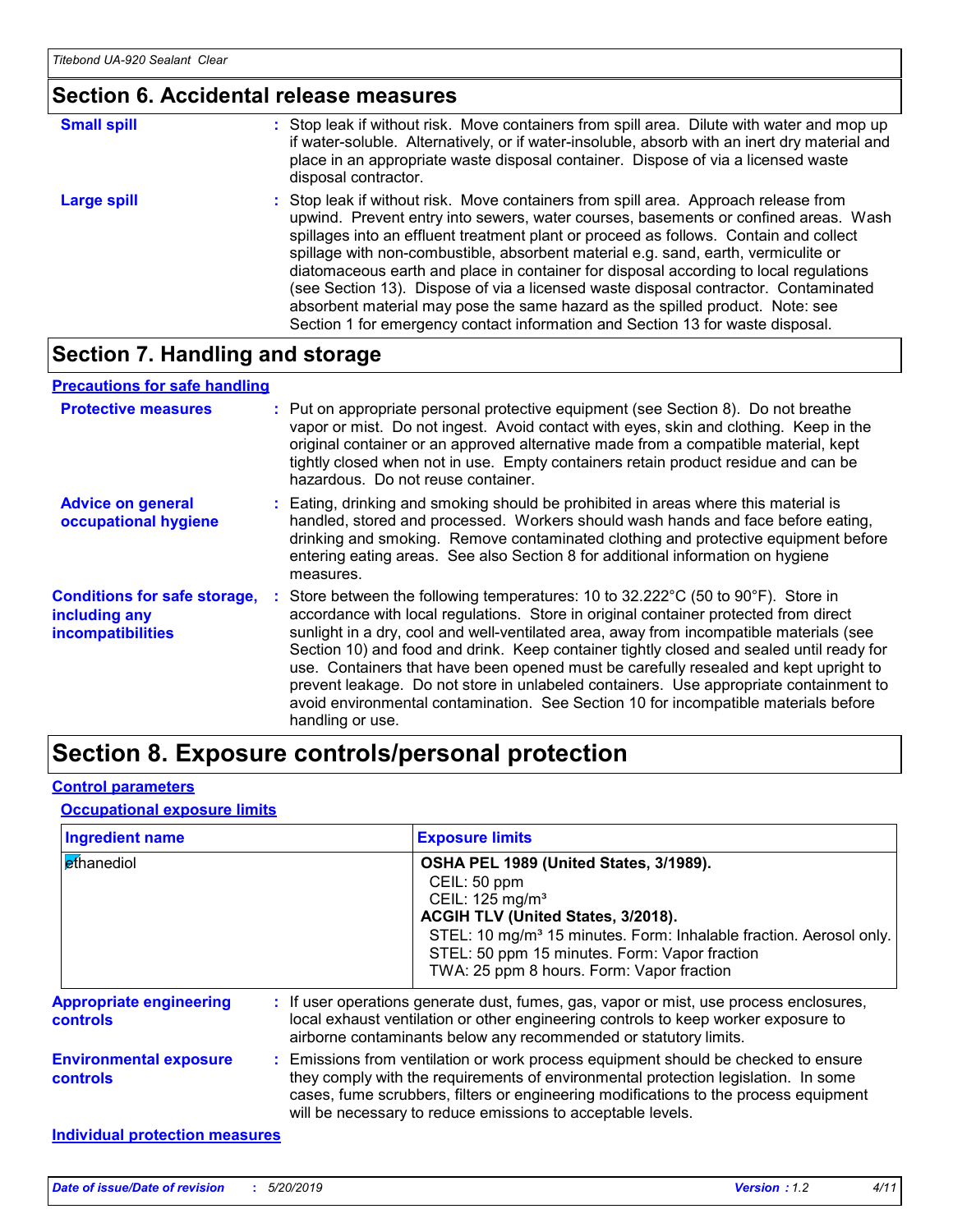## *Section 8. Exposure controls/personal protection*

| <b>Hygiene measures</b>       | : Wash hands, forearms and face thoroughly after handling chemical products, before<br>eating, smoking and using the lavatory and at the end of the working period.<br>Appropriate techniques should be used to remove potentially contaminated clothing.<br>Wash contaminated clothing before reusing. Ensure that eyewash stations and safety<br>showers are close to the workstation location.                                                                                                                                                                                                                      |
|-------------------------------|------------------------------------------------------------------------------------------------------------------------------------------------------------------------------------------------------------------------------------------------------------------------------------------------------------------------------------------------------------------------------------------------------------------------------------------------------------------------------------------------------------------------------------------------------------------------------------------------------------------------|
| <b>Eye/face protection</b>    | : Safety eyewear complying with an approved standard should be used when a risk<br>assessment indicates this is necessary to avoid exposure to liquid splashes, mists,<br>gases or dusts. If contact is possible, the following protection should be worn, unless<br>the assessment indicates a higher degree of protection: safety glasses with side-<br>shields.                                                                                                                                                                                                                                                     |
| <b>Skin protection</b>        |                                                                                                                                                                                                                                                                                                                                                                                                                                                                                                                                                                                                                        |
| <b>Hand protection</b>        | : Chemical-resistant, impervious gloves complying with an approved standard should be<br>worn at all times when handling chemical products if a risk assessment indicates this is<br>necessary. Considering the parameters specified by the glove manufacturer, check<br>during use that the gloves are still retaining their protective properties. It should be<br>noted that the time to breakthrough for any glove material may be different for different<br>glove manufacturers. In the case of mixtures, consisting of several substances, the<br>protection time of the gloves cannot be accurately estimated. |
| <b>Body protection</b>        | : Personal protective equipment for the body should be selected based on the task being<br>performed and the risks involved and should be approved by a specialist before<br>handling this product.                                                                                                                                                                                                                                                                                                                                                                                                                    |
| <b>Other skin protection</b>  | : Appropriate footwear and any additional skin protection measures should be selected<br>based on the task being performed and the risks involved and should be approved by a<br>specialist before handling this product.                                                                                                                                                                                                                                                                                                                                                                                              |
| <b>Respiratory protection</b> | : Based on the hazard and potential for exposure, select a respirator that meets the<br>appropriate standard or certification. Respirators must be used according to a<br>respiratory protection program to ensure proper fitting, training, and other important<br>aspects of use.                                                                                                                                                                                                                                                                                                                                    |

### *Section 9. Physical and chemical properties*

| <b>Appearance</b>                                |                                                                                                  |
|--------------------------------------------------|--------------------------------------------------------------------------------------------------|
| <b>Physical state</b>                            | : Liquid. [Paste.]                                                                               |
| <b>Color</b>                                     | : Clear.                                                                                         |
| <b>Odor</b>                                      | : $K$ crylic. [Slight]                                                                           |
| <b>Odor threshold</b>                            | : Not available.                                                                                 |
| pH                                               | $\frac{1}{2}$ 7.5 to 8.5                                                                         |
| <b>Melting point</b>                             | : Mot available.                                                                                 |
| <b>Boiling point</b>                             | : >93.333°C (>200°F)                                                                             |
| <b>Flash point</b>                               | $\therefore$ $\heartsuit$ osed cup: >93.3°C (>199.9°F) [Closed cup]<br>Open cup: Not applicable. |
| <b>Evaporation rate</b>                          | $\mathbf{z}$ $\leq 1$ (butyl acetate = 1)                                                        |
| <b>Flammability (solid, gas)</b>                 | : Not available.                                                                                 |
| Lower and upper explosive<br>(flammable) limits  | : Not available.                                                                                 |
| <b>VOC (less water, less</b><br>exempt solvents) | $: 50$ g/l                                                                                       |
| <b>Volatility</b>                                | $\frac{1}{41\%}$ (v/v), 39.51% (w/w)                                                             |
| <b>Vapor pressure</b>                            | $\frac{1}{2}$ & Fa (17.3 mm Hg) [room temperature]                                               |
| <b>Vapor density</b>                             | : $>1$ [Air = 1]                                                                                 |
| <b>Relative density</b>                          | $\mathbb{Z}^{04}$                                                                                |
| <b>Solubility</b>                                | : Soluble in the following materials: cold water and hot water.                                  |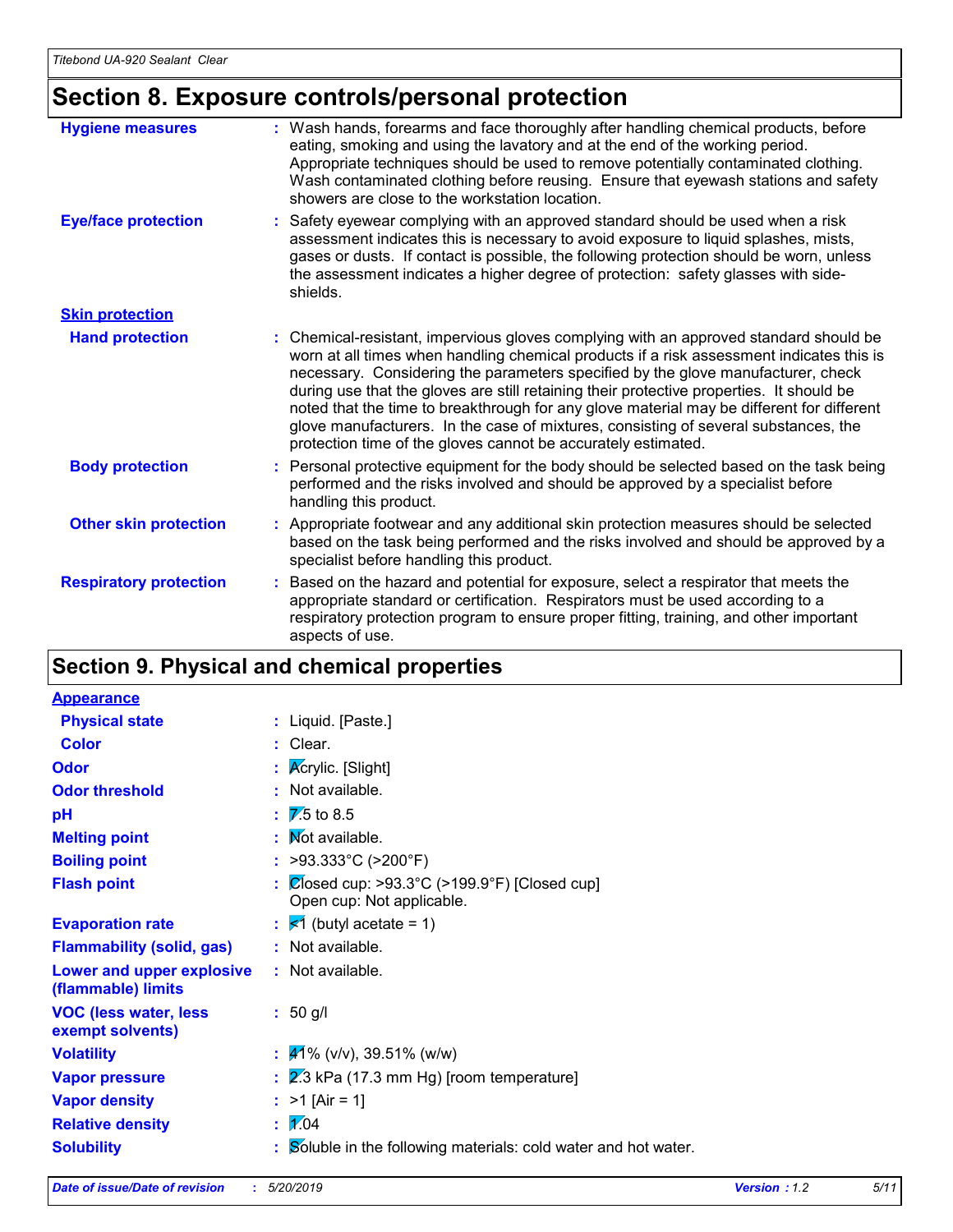### *Section 9. Physical and chemical properties*

| <b>Solubility in water</b>                        | $:$ Not available. |
|---------------------------------------------------|--------------------|
| <b>Partition coefficient: n-</b><br>octanol/water | : Not available.   |
| <b>Auto-ignition temperature</b>                  | : Not available.   |
| <b>Decomposition temperature</b>                  | : Not available.   |
| <b>Viscosity</b>                                  | : Not available.   |

### *Section 10. Stability and reactivity*

| : No specific test data related to reactivity available for this product or its ingredients.              |
|-----------------------------------------------------------------------------------------------------------|
| : The product is stable.                                                                                  |
| : Under normal conditions of storage and use, hazardous reactions will not occur.                         |
| : No specific data.                                                                                       |
| : No specific data.                                                                                       |
| : Under normal conditions of storage and use, hazardous decomposition products should<br>not be produced. |
|                                                                                                           |

### *Section 11. Toxicological information*

#### *Information on toxicological effects*

| <b>Acute toxicity</b> |  |  |  |
|-----------------------|--|--|--|
|-----------------------|--|--|--|

| <b>Product/ingredient name</b> | <b>Result</b>                      | <b>Species</b> | <b>Dose</b>                        | <b>Exposure</b> |
|--------------------------------|------------------------------------|----------------|------------------------------------|-----------------|
| I ethanediol                   | LC50 Inhalation Vapor<br>LD50 Oral | Rat<br>Rat     | $10.92 \text{ mg/l}$<br>4700 mg/kg | 14 hours        |

#### *Irritation/Corrosion*

| <b>Product/ingredient name</b>  | <b>Result</b>            | <b>Species</b> | <b>Score</b> | <b>Exposure</b> | <b>Observation</b>       |
|---------------------------------|--------------------------|----------------|--------------|-----------------|--------------------------|
| <b><i><u>et</u>hanediol</i></b> | Eyes - Mild irritant     | Rabbit         |              | 24 hours 500    |                          |
|                                 |                          |                |              | milligrams      |                          |
|                                 | Eyes - Mild irritant     | Rabbit         |              | 1 hours 100     | $\overline{\phantom{a}}$ |
|                                 |                          |                |              | milligrams      |                          |
|                                 | Eyes - Moderate irritant | Rabbit         |              | 6 hours 1440    | $\overline{\phantom{0}}$ |
|                                 |                          |                |              | milligrams      |                          |
|                                 | Skin - Mild irritant     | Rabbit         |              | 555             | $\overline{\phantom{0}}$ |
|                                 |                          |                |              | milligrams      |                          |

| <b>Conclusion/Summary</b> |                                                                                                           |  |
|---------------------------|-----------------------------------------------------------------------------------------------------------|--|
| <b>Skin</b>               | : Prolonged or repeated contact can defat the skin and lead to irritation, cracking and/or<br>dermatitis. |  |
| <b>Eyes</b>               | : This product may irritate eyes upon contact.                                                            |  |
| <b>Respiratory</b>        | : May cause respiratory irritation.                                                                       |  |
| <b>Sensitization</b>      |                                                                                                           |  |
| Not available.            |                                                                                                           |  |
| <b>Conclusion/Summary</b> |                                                                                                           |  |
| <b>Skin</b>               | : May cause allergic reactions in certain individuals.                                                    |  |

#### *Mutagenicity*

Not available.

#### *Carcinogenicity*

Not available.

#### *Reproductive toxicity*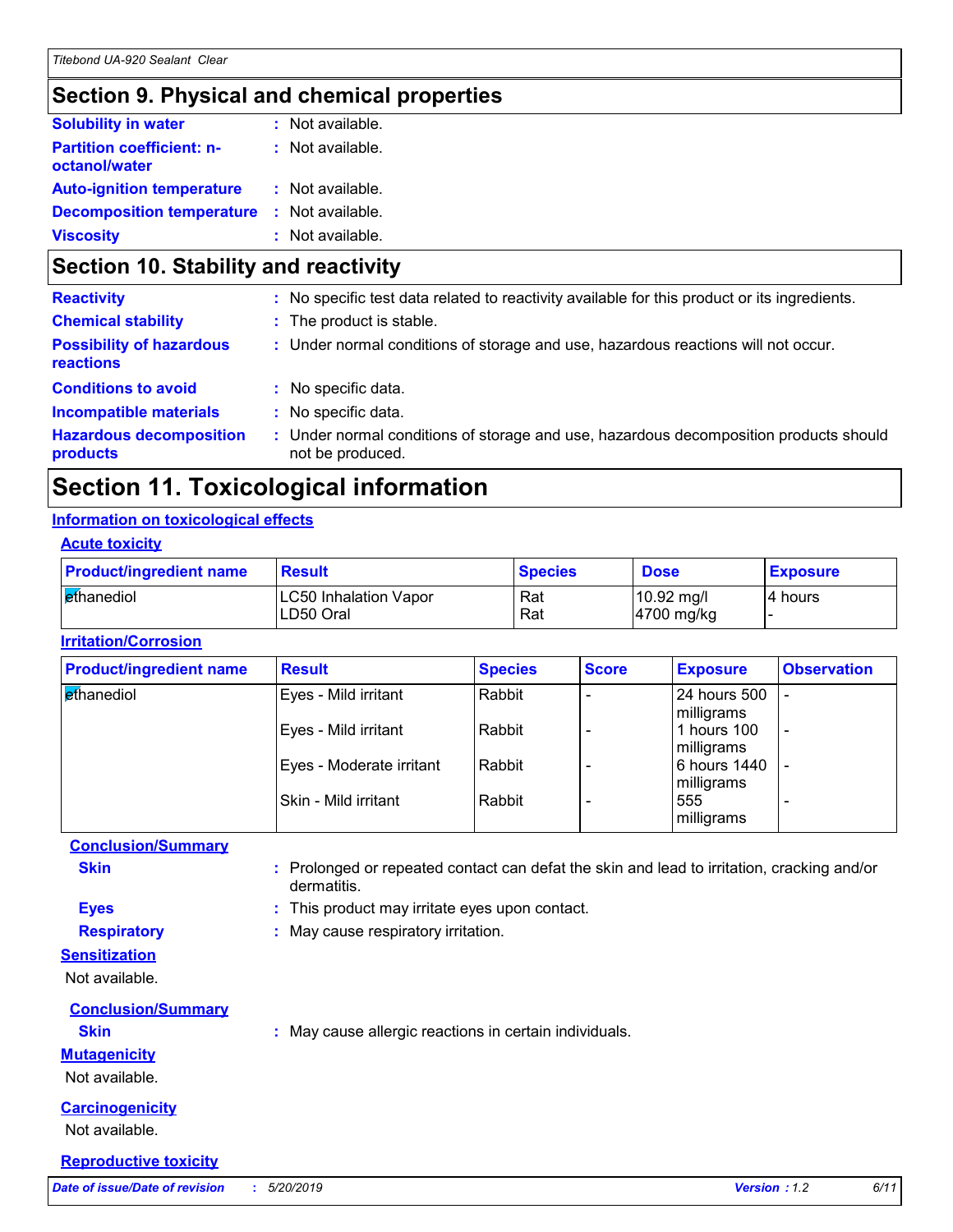### *Section 11. Toxicological information*

Not available.

#### *Teratogenicity*

Not available.

#### *Specific target organ toxicity (single exposure)*

| <b>Name</b> | <b>Category</b> | <b>Route of</b><br>exposure | <b>Target organs</b>                                            |
|-------------|-----------------|-----------------------------|-----------------------------------------------------------------|
| ethanediol  | Category 1      | Oral                        | blood, central<br>nervous system<br>(CNS), kidneys and<br>liver |

#### *Specific target organ toxicity (repeated exposure)*

| <b>Name</b>                   | <b>Category</b> | <b>Route of</b><br><b>exposure</b> | <b>Target organs</b> |
|-------------------------------|-----------------|------------------------------------|----------------------|
| Titebond UA-920 Sealant Clear | Category 2      | Not determined                     | Not determined       |
| ethanediol                    | Category 2      | Oral                               | kidneys              |

#### *Aspiration hazard*

Not available.

| Information on the likely | : Routes of entry anticipated: Oral, Dermal, Inhalation. |
|---------------------------|----------------------------------------------------------|
| routes of exposure        |                                                          |

#### *Potential acute health effects*

| <b>Eye contact</b>                      | : This product may irritate eyes upon contact.                                                                                                                               |
|-----------------------------------------|------------------------------------------------------------------------------------------------------------------------------------------------------------------------------|
| <b>Inhalation</b>                       | : No known significant effects or critical hazards.                                                                                                                          |
| <b>Skin contact</b>                     | Defatting to the skin. May cause skin dryness and irritation.                                                                                                                |
| <b>Ingestion</b>                        | : No known significant effects or critical hazards.                                                                                                                          |
|                                         | Symptoms related to the physical, chemical and toxicological characteristics                                                                                                 |
| <b>Eye contact</b>                      | : No specific data.                                                                                                                                                          |
| <b>Inhalation</b>                       | : No specific data.                                                                                                                                                          |
| <b>Skin contact</b>                     | : Adverse symptoms may include the following:<br>irritation<br>dryness<br>cracking                                                                                           |
| <b>Ingestion</b>                        | : No specific data.                                                                                                                                                          |
|                                         | Delayed and immediate effects and also chronic effects from short and long term exposure                                                                                     |
| <b>Short term exposure</b>              |                                                                                                                                                                              |
| <b>Potential immediate</b><br>effects   | : Not available.                                                                                                                                                             |
| <b>Potential delayed effects</b>        | : Not available.                                                                                                                                                             |
| <b>Long term exposure</b>               |                                                                                                                                                                              |
| <b>Potential immediate</b><br>effects   | : Not available.                                                                                                                                                             |
| <b>Potential delayed effects</b>        | : Not available.                                                                                                                                                             |
| <b>Potential chronic health effects</b> |                                                                                                                                                                              |
| Not available.                          |                                                                                                                                                                              |
| <b>Conclusion/Summary</b>               | : May cause allergic reactions in certain individuals.                                                                                                                       |
| <b>General</b>                          | : May cause damage to organs through prolonged or repeated exposure. Prolonged or<br>repeated contact can defat the skin and lead to irritation, cracking and/or dermatitis. |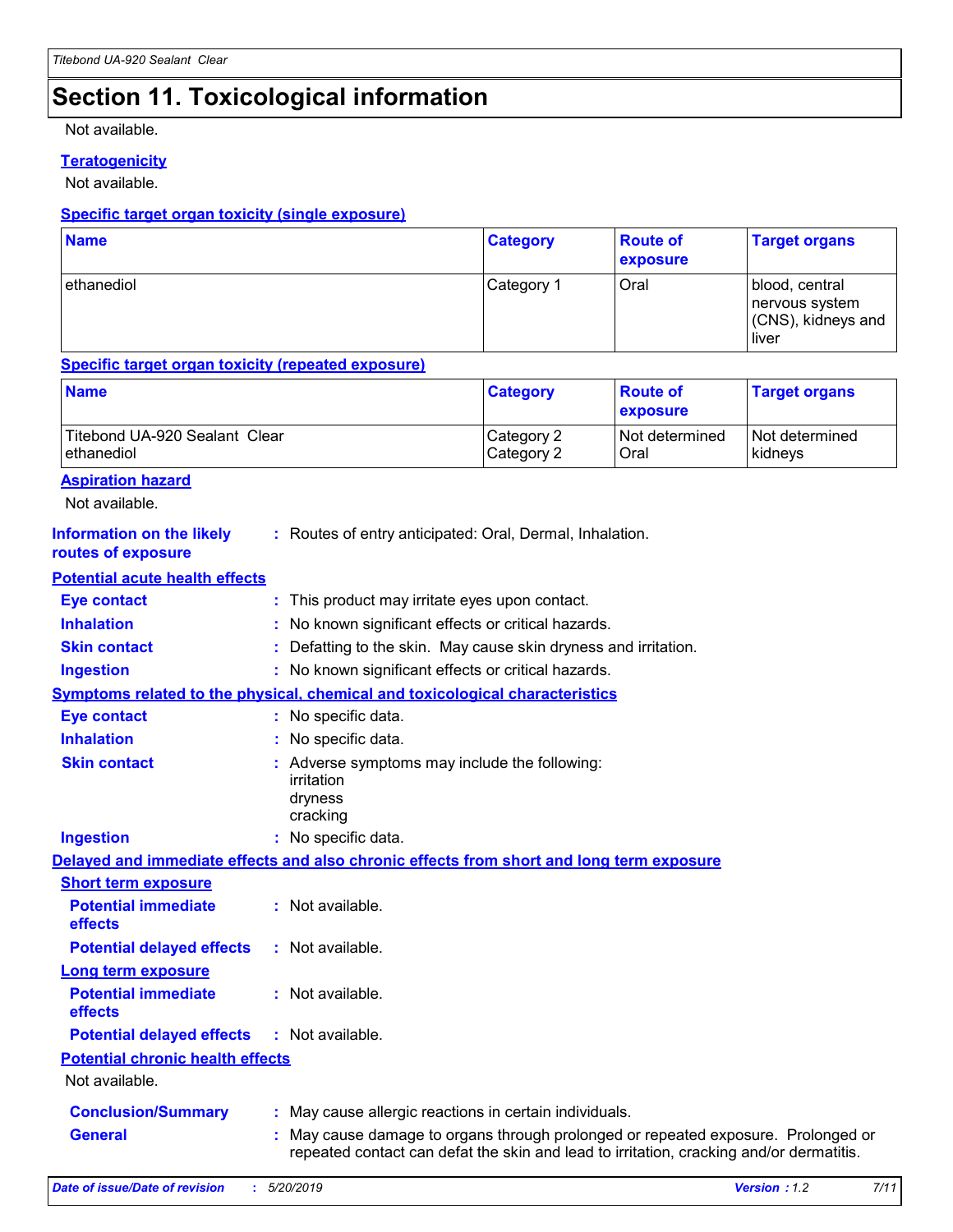### *Section 11. Toxicological information*

| <b>Carcinogenicity</b> | : No known significant effects or critical hazards. |
|------------------------|-----------------------------------------------------|
| <b>Mutagenicity</b>    | : No known significant effects or critical hazards. |

- **Teratogenicity** *iii*  $\blacksquare$  **:** No known significant effects or critical hazards.
- *Developmental effects :* No known significant effects or critical hazards.
- **Fertility effects** *iii*  $\blacksquare$  **:** No known significant effects or critical hazards.

#### *Numerical measures of toxicity*

#### *Acute toxicity estimates*

Not available.

### *Section 12. Ecological information*

#### *Toxicity*

| <b>Product/ingredient name</b>  | <b>Result</b>                        | <b>Species</b>                                | <b>Exposure</b> |
|---------------------------------|--------------------------------------|-----------------------------------------------|-----------------|
| <b><i><u>et</u>hanediol</i></b> | Acute EC50 10940 mg/l                | Algae - Selenastrum<br>capriocornutum         | 96 hours        |
|                                 | Acute LC50 6900000 µg/l Fresh water  | Crustaceans - Ceriodaphnia<br>dubia - Neonate | 48 hours        |
|                                 | Acute LC50 41000000 µg/l Fresh water | Daphnia - Daphnia magna -<br>l Neonate        | 48 hours        |
|                                 | Acute LC50 8050000 µg/l Fresh water  | Fish - Pimephales promelas                    | 96 hours        |
|                                 | Chronic NOEC 10000 mg/l              | Algae - Selenastrum<br>capriocornutum         | 96 hours        |

#### *Persistence and degradability*

| <b>Product/ingredient name</b> | <b>Aquatic half-life</b> | <b>Photolysis</b> | Biodegradability |
|--------------------------------|--------------------------|-------------------|------------------|
| ethanediol                     |                          |                   | Readily          |

#### *Bioaccumulative potential*

| <b>Product/ingredient name</b> | $\mathsf{LogP}_\mathsf{ow}$ | <b>DAC</b> | <b>Potential</b> |
|--------------------------------|-----------------------------|------------|------------------|
| ethanediol                     | 1.36                        |            | low              |

|  |  | <b>Mobility in soil</b> |
|--|--|-------------------------|
|  |  |                         |

*coefficient (KOC)*

*Soil/water partition :* Not available.

**Other adverse effects** : No known significant effects or critical hazards.

### *Section 13. Disposal considerations*

The generation of waste should be avoided or minimized wherever possible. Disposal of this product, solutions and any by-products should at all times comply with the requirements of environmental protection and waste disposal legislation and any regional local authority requirements. Dispose of surplus and non-recyclable products via a licensed waste disposal contractor. Waste should not be disposed of untreated to the sewer unless fully compliant with the requirements of all authorities with jurisdiction. Waste packaging should be recycled. Incineration or landfill should only be considered when recycling is not feasible. This material and its container must be disposed of in a safe way. Care should be taken when handling emptied containers that have not been cleaned or rinsed out. Empty containers or liners may retain some product residues. Avoid dispersal of spilled material and runoff and contact with soil, waterways, drains and sewers. *Disposal methods :*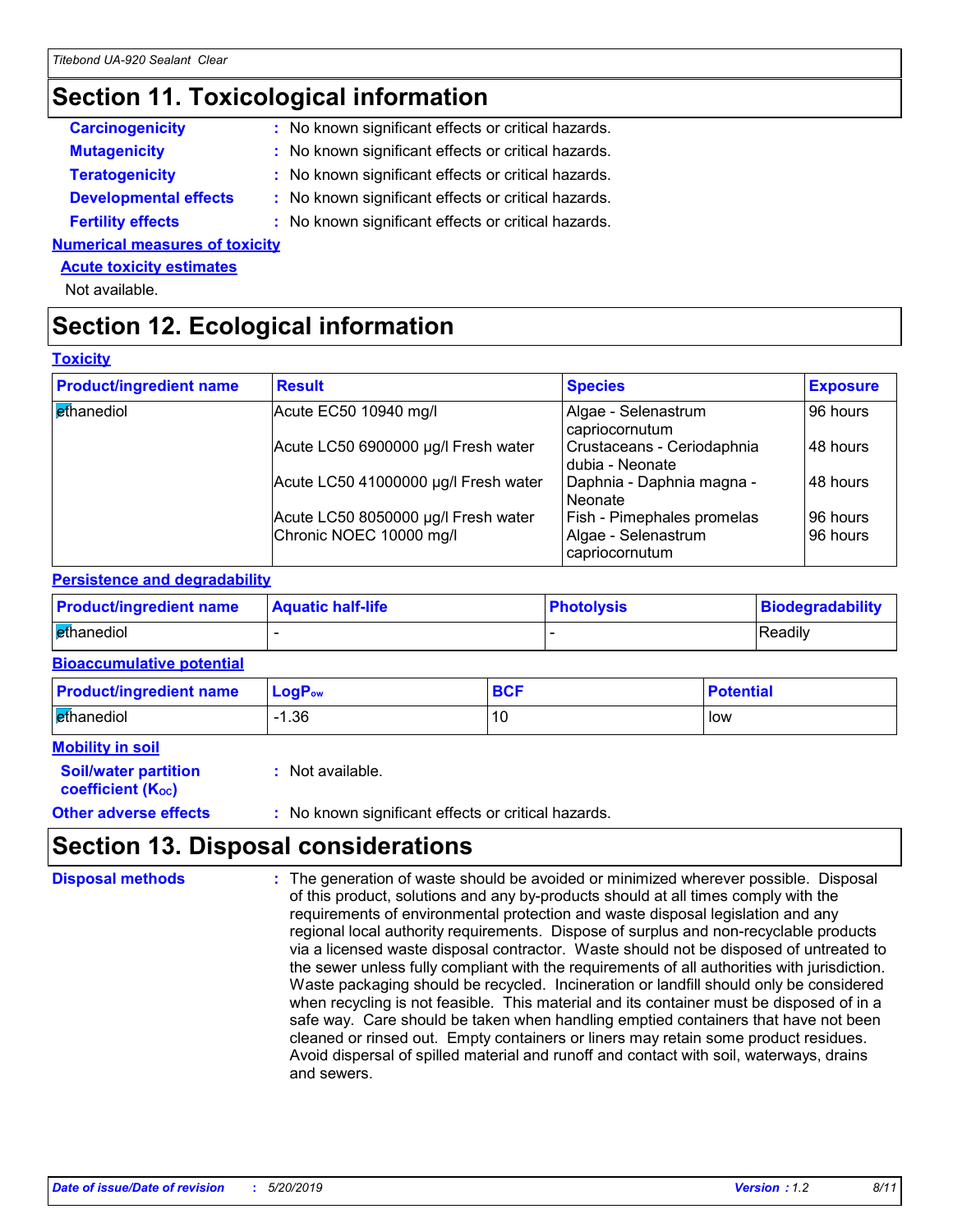### *Section 14. Transport information*

|                                      | <b>DOT</b><br><b>Classification</b> | <b>TDG</b><br><b>Classification</b> | <b>Mexico</b><br><b>Classification</b> | <b>ADR/RID</b>           | <b>IMDG</b>              | <b>IATA</b>              |
|--------------------------------------|-------------------------------------|-------------------------------------|----------------------------------------|--------------------------|--------------------------|--------------------------|
| <b>UN</b> number                     | Not regulated.                      | Not regulated.                      | Not regulated.                         | Not regulated.           | Not regulated.           | Not regulated.           |
| <b>UN proper</b><br>shipping name    |                                     |                                     |                                        |                          |                          |                          |
| <b>Transport</b><br>hazard class(es) |                                     | $\overline{\phantom{0}}$            |                                        | $\overline{\phantom{0}}$ | $\overline{\phantom{0}}$ | $\overline{\phantom{0}}$ |
| <b>Packing group</b>                 | $\overline{\phantom{a}}$            |                                     |                                        |                          |                          |                          |
| <b>Environmental</b><br>hazards      | No.                                 | No.                                 | No.                                    | No.                      | No.                      | No.                      |

### *Section 15. Regulatory information*

#### *U.S. Federal regulations*

#### *SARA 302/304*

#### *Composition/information on ingredients*

No products were found.

#### *SARA 304 RQ :* Not applicable.

#### *SARA 311/312*

*Classification :* SPECIFIC TARGET ORGAN TOXICITY (REPEATED EXPOSURE) - Category 2 HNOC - Defatting irritant

#### *Composition/information on ingredients*

| <b>Name</b> | %  | <b>Classification</b>                                                                                                                                                                                                                                                                                                                        |
|-------------|----|----------------------------------------------------------------------------------------------------------------------------------------------------------------------------------------------------------------------------------------------------------------------------------------------------------------------------------------------|
| ethanediol  | ≤3 | ACUTE TOXICITY (oral) - Category 4<br>SKIN IRRITATION - Category 2<br><b>EYE IRRITATION - Category 2B</b><br>SPECIFIC TARGET ORGAN TOXICITY (SINGLE EXPOSURE)<br>(blood, central nervous system (CNS), kidneys, liver) (oral) -<br>Category 1<br><b>SPECIFIC TARGET ORGAN TOXICITY (REPEATED)</b><br>EXPOSURE) (kidneys) (oral) - Category 2 |

#### *SARA 313*

|                                           | <b>Product name</b>        | <b>CAS number</b> | $\frac{9}{6}$ |
|-------------------------------------------|----------------------------|-------------------|---------------|
| <b>Form R - Reporting</b><br>requirements | ethanediol                 | $107 - 21 - 1$    | ≤3            |
| <b>Supplier notification</b>              | l <mark>e</mark> thanediol | $107 - 21 - 1$    | ≤3            |

SARA 313 notifications must not be detached from the SDS and any copying and redistribution of the SDS shall include copying and redistribution of the notice attached to copies of the SDS subsequently redistributed.

#### *State regulations*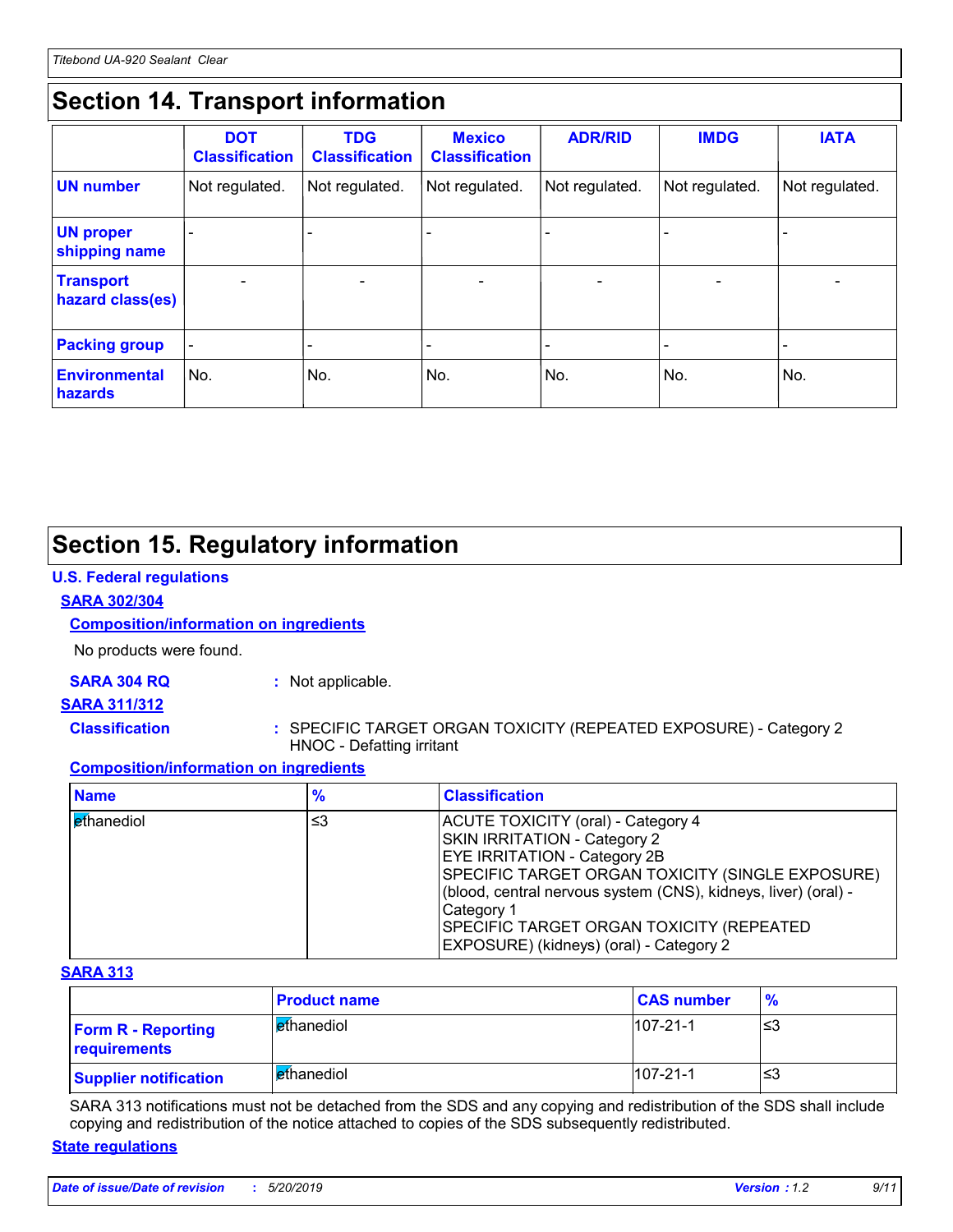### *Section 15. Regulatory information*

| <b>Massachusetts</b> | The following components are listed: OIL MIST, MINERAL; ETHYLENE GLYCOL;<br>1.2-DIHYDROXYETHANE |
|----------------------|-------------------------------------------------------------------------------------------------|
| <b>New York</b>      | : The following components are listed: Ethylene glycol                                          |
| <b>New Jersey</b>    | The following components are listed: ETHYLENE GLYCOL; 1,2-ETHANEDIOL                            |

*Pennsylvania :* The following components are listed: 1,2-ETHANEDIOL

#### *California Prop. 65*

**A** WARNING: This product can expose you to Ethylene Glycol, which is known to the State of California to cause birth defects or other reproductive harm. For more information go to www.P65Warnings.ca.gov.

| <b>Ingredient name</b> | No significant risk Maximum<br>level | acceptable dosage<br>level |
|------------------------|--------------------------------------|----------------------------|
| <b>Ethylene Glycol</b> |                                      | Yes.                       |

#### *International regulations*

#### *Chemical Weapon Convention List Schedules I, II & III Chemicals* Not listed.

#### *Montreal Protocol*

Not listed.

#### *Stockholm Convention on Persistent Organic Pollutants*

Not listed.

#### *UNECE Aarhus Protocol on POPs and Heavy Metals*

Not listed.

#### *Inventory list*

- **China** *:* All components are listed or exempted.
- *United States TSCA 8(b) inventory*
- *:* All components are listed or exempted.
- *Section 16. Other information*

*Hazardous Material Information System (U.S.A.)*



*Caution: HMIS® ratings are based on a 0-4 rating scale, with 0 representing minimal hazards or risks, and 4 representing significant hazards or risks. Although HMIS® ratings and the associated label are not required on SDSs or products leaving a facility under 29 CFR 1910.1200, the preparer may choose to provide them. HMIS® ratings are to be used with a fully implemented HMIS® program. HMIS® is a registered trademark and service mark of the American Coatings Association, Inc.*

*The customer is responsible for determining the PPE code for this material. For more information on HMIS® Personal Protective Equipment (PPE) codes, consult the HMIS® Implementation Manual.*

#### *National Fire Protection Association (U.S.A.)*